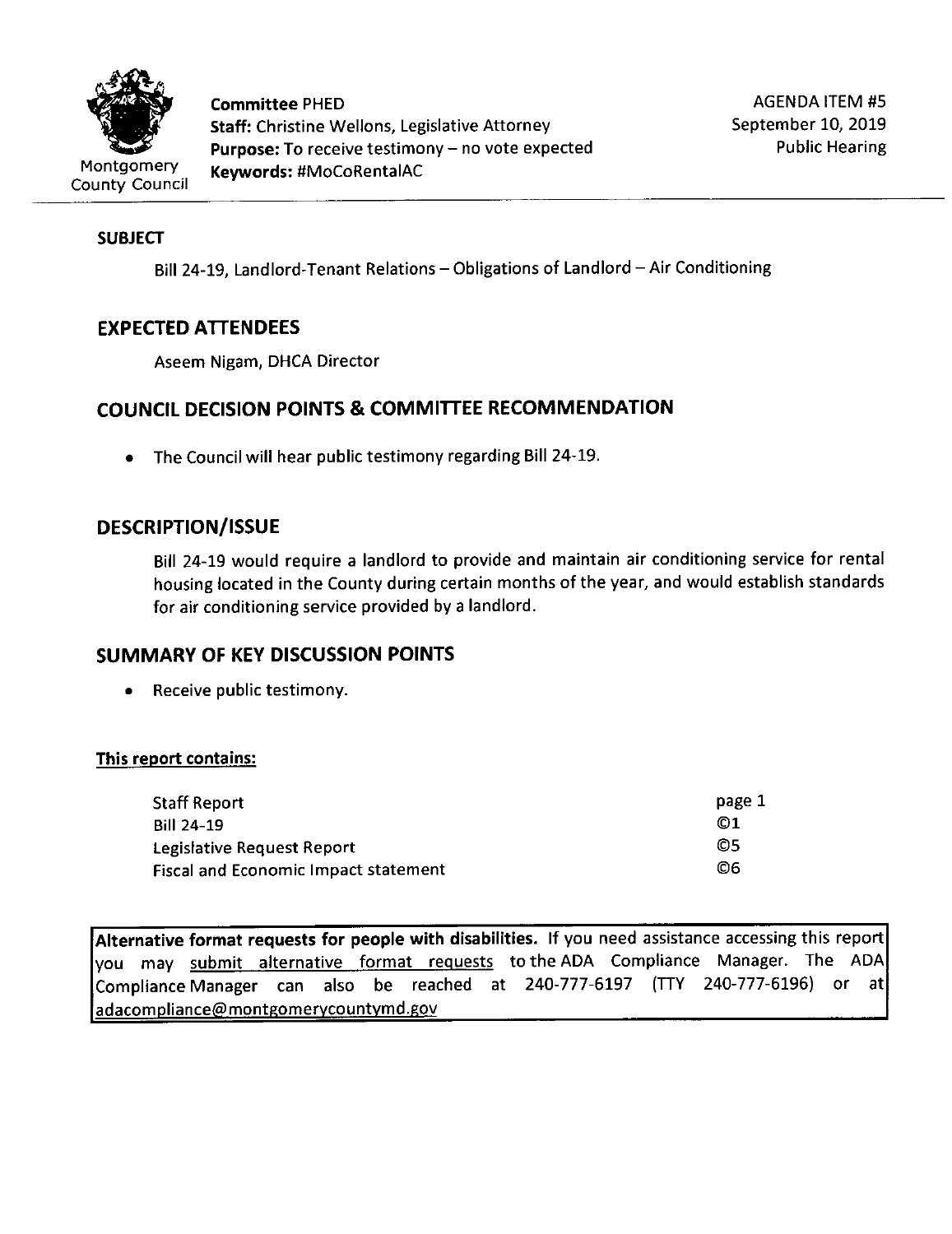Agenda Item 5 September 10, 2019 **Public Hearing** 

#### **MEMORANDUM**

September 5, 2019

| TO:      | County Council                                                                        |
|----------|---------------------------------------------------------------------------------------|
| FROM:    | Christine M.H. Wellons, Legislative Attorney                                          |
| SUBJECT: | Bill 24-19, Landlord-Tenant Relations - Obligations of Landlord - Air<br>Conditioning |
| PURPOSE: | To receive testimony $-$ no Council votes required                                    |

Bill 24-19, Landlord-Tenant Relations - Obligations of Landlord - Air Conditioning, sponsored by Lead Sponsor Councilmember Hucker and Co-Sponsors, Councilmembers Jawando, Albornoz, and Council President Navarro, was introduced on July 16, 2019. A Planning, Housing, and Economic Development Committee worksession is tentatively scheduled for September 23 at 9:30  $a.m.<sup>1</sup>$ 

Bill 24-19 would require a landlord to provide and maintain air conditioning service for rental housing located in the County during certain months of the year and would establish standards for air conditioning service provided by a landlord.

#### **Background**

The County Code does not currently require a landlord to supply and maintain airconditioning in rental housing.

Bill 24-19 would amend County Code Chapter 29, Landlord-Tenant Relations, to require a landlord to provide and maintain air conditioning service in a safe and good working condition so that it provides an inside temperature of eighty degrees Fahrenheit (80° F.) or less between May 1 and September 30.

| This packet contains:                | Circle $#$ |
|--------------------------------------|------------|
| Bill 24-19                           |            |
| Legislative Request Report           |            |
| Fiscal and Economic Impact statement |            |

**F:\LAW\BILLS\1924 Landlord Tenant - Air Conditioning\PH Memo.Docx** 

1 #MoCoRentalAC

Search Terms: air conditioning, AC unit, air conditioning in rental housing, obligations of landlords, landlord-tenant relations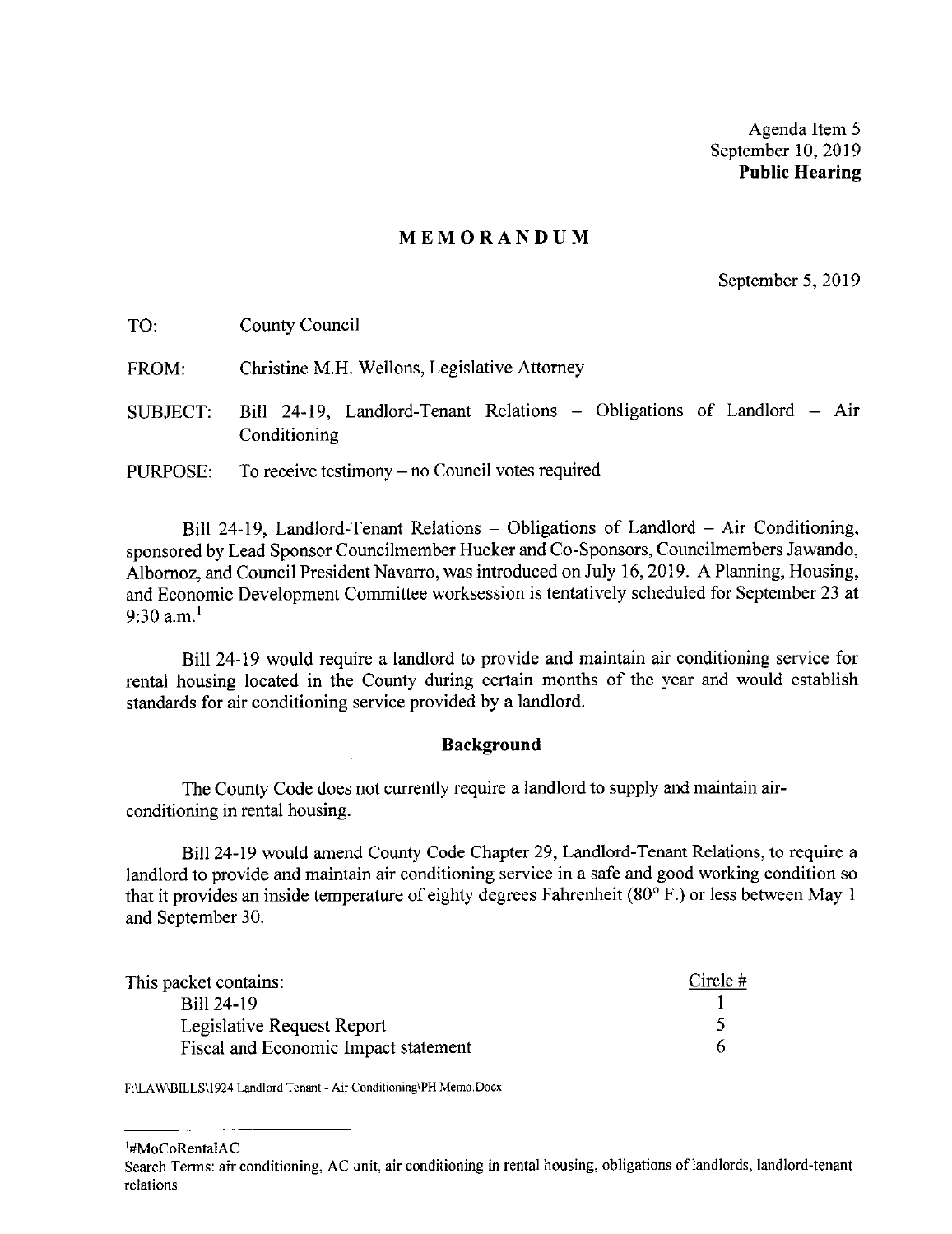| Bill No.                               | $24 - 19$ |                               |  |
|----------------------------------------|-----------|-------------------------------|--|
| Concerning: Landlord-Tenant Relations- |           |                               |  |
|                                        |           | Obligations of Landlord - Air |  |
| Conditioning                           |           |                               |  |
| Revised: 7/5/2019 Draft No. 2          |           |                               |  |
| Introduced: __ July 16, 2019           |           |                               |  |
| Expires: January 16, 2021              |           |                               |  |
| Enacted:                               |           |                               |  |
| Executive:                             |           |                               |  |
| Effective:                             |           |                               |  |
| Sunset Date: None                      |           |                               |  |
| Ch. Laws of Mont. Co.                  |           |                               |  |

# **COUNTY COUNCIL FOR MONTGOMERY COUNTY, MARYLAND**

Lead Sponsor: Councilmember Hucker Co-Sponsors: Councilmembers Jawando, Albornoz and Council President Navarro

## **AN ACT** to:

- (1) require a landlord to provide and maintain air conditioning service for rental housing located in the County during certain months;
- (2) establish standards for air conditioning service provided by a landlord; and
- (3) generally amend the law governing rental housing in the County.

## By amending

Montgomery County Code Chapter 29. Landlord-Tenant Relations Section 29-30

| <b>Boldface</b>              | Heading or defined term.                            |
|------------------------------|-----------------------------------------------------|
| Underlining                  | Added to existing law by original bill.             |
| Single boldface brackets]    | Deleted from existing law by original bill.         |
| Double underlining           | Added by amendment.                                 |
| [[Double boldface brackets]] | Deleted from existing law or the bill by amendment. |
| <b>xxx</b>                   | Existing law unaffected by bill.                    |

*The County Council for Montgomery County, Maryland approves the following Act:*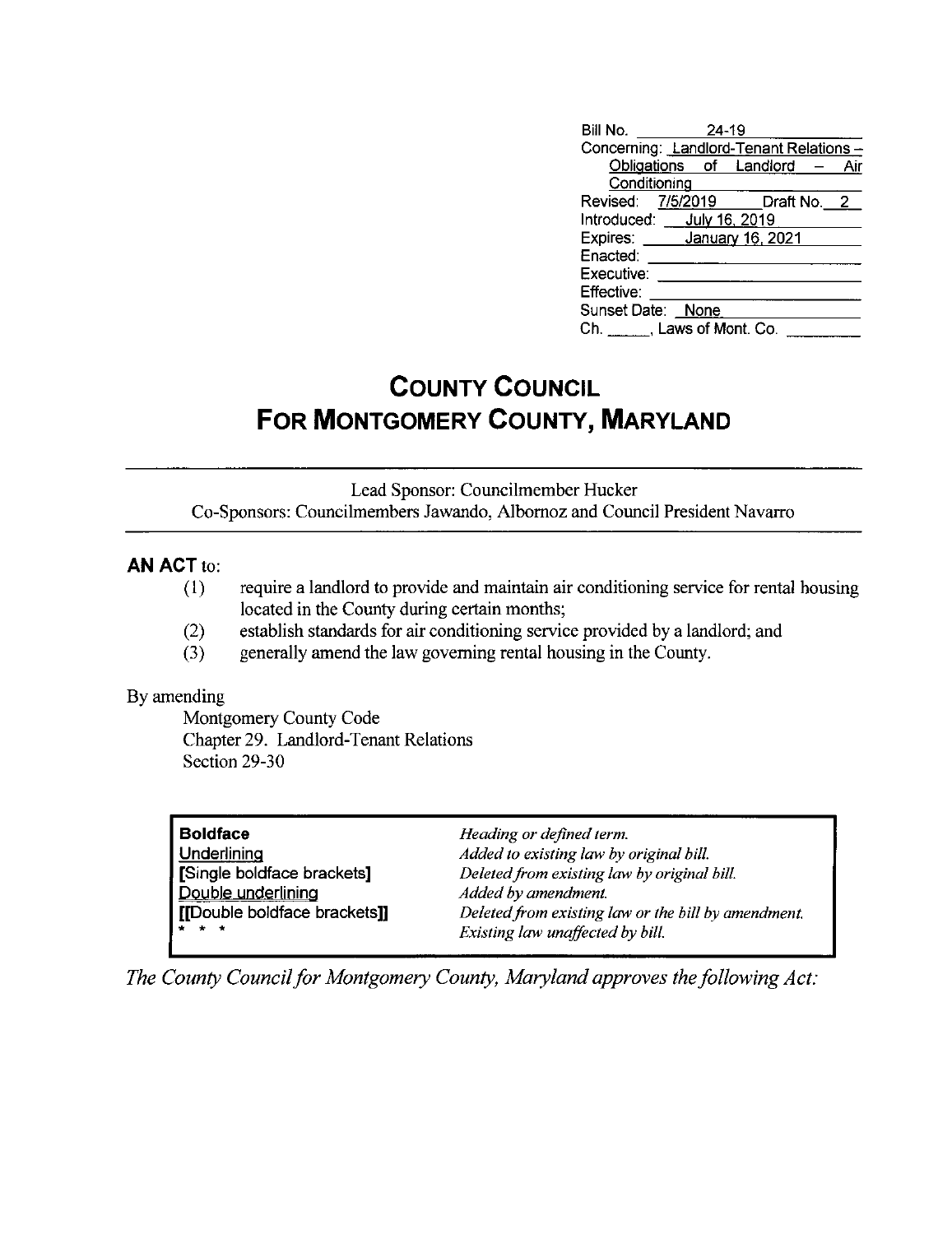## I **Sec. 1. Section 29-30 is amended as follows:**  2 **29-30. Obligations of landlords.**  3 ( a) Each landlord must reasonably provide for the maintenance of the health, 4 safety, and welfare of all tenants and all individuals properly on the 5 premises of rental housing. As part of this general obligation, each 6 landlord must: 7 8 9 10 11 12 13 14 15 16 17 18 19 20 21 22 23 24 25 26 27 (1) Comply with all applicable provisions of any federal, state, or county law or regulation governing the maintenance, construction, use, or appearance of the dwelling unit and common areas. (2) Keep all areas of the building, grounds, facilities, and appurtenances in a clean, sanitary, and safe condition. (3) Make all repairs and arrangements necessary to put and keep the dwelling unit and the appurtenances in as good a condition as they were, or should by law or agreement have been, when the tenancy began. However, a lease for a single-family dwelling unit may provide that a tenant must pay, up to a maximum annual amount set by executive regulation, for the costs of maintenance of the dwelling unit, but not for replacement of or repairs to structural elements of the building, major appliances, or electrical, plumbing, heating, or air conditioning systems unless replacement or repair of these items is required because of actions of the tenant or any person for whom the tenant is legally responsible. ( 4) Maintain all electrical, plumbing, and other facilities and conveniences supplied by the landlord in good working order. (5) Supply and maintain appropriate receptacles to remove trash, and pay for its frequent removal. However, the landlord of a singlefamily dwelling unit must pay for the frequent removal of trash,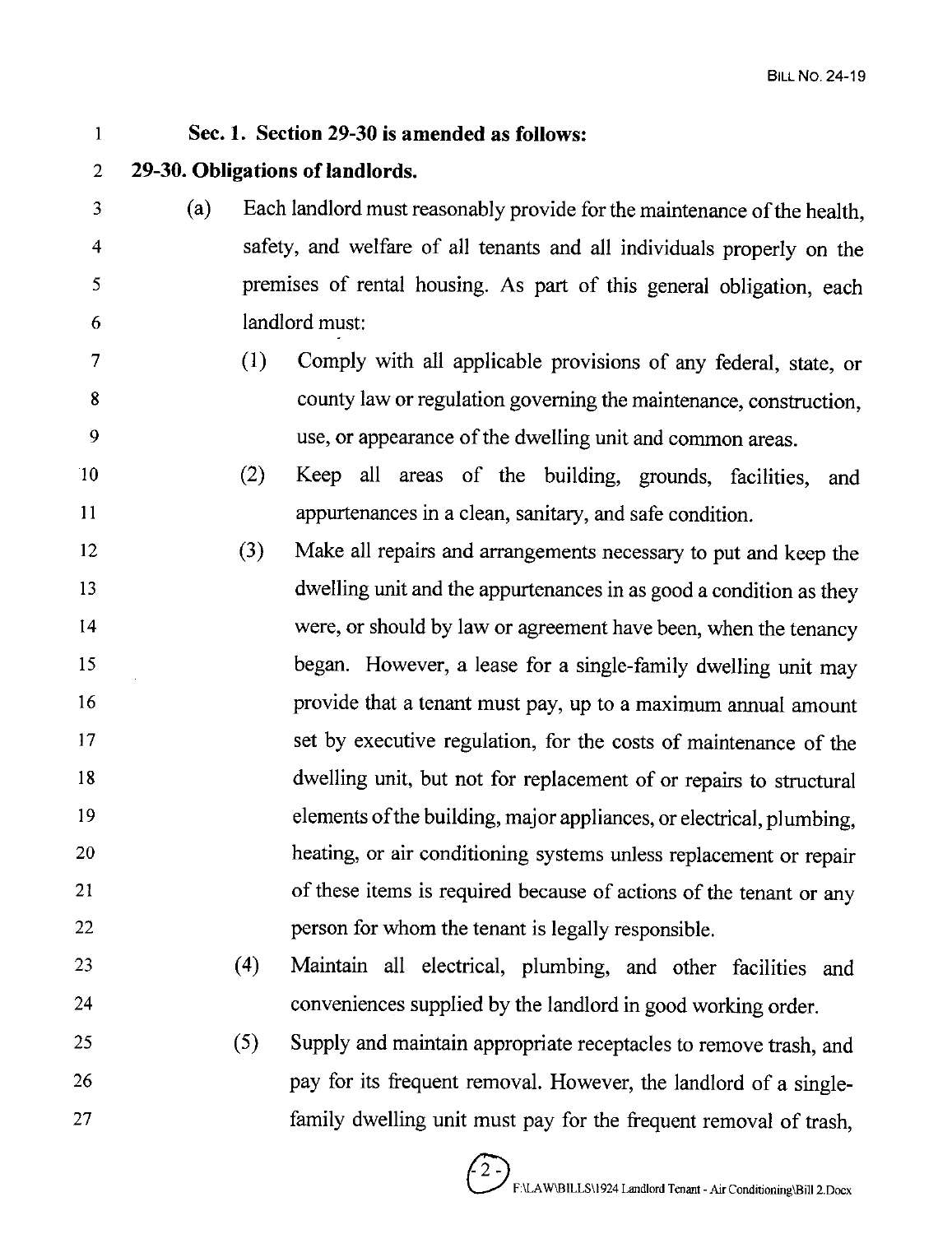28 29 30 31 32 but need not provide or maintain appropriate receptacles. A lease for a single-family dwelling unit may require a tenant to pay for trash collection service if that service is provided directly by a private trash hauler and the dwelling unit is not located in a County collection district.

- 33 34 35 36 37 38 39 40 (6) Supply water and hot water as reasonably required by the tenant and adequate heat as required by Chapter 26. In a dwelling unit located in a common ownership community, the landlord must provide water, hot water and adequate heat to the extent that the landlord is responsible for providing these services. This subsection does not impair any provision in a lease that obligates a tenant to pay for gas, heating oil, electricity, water, or sewer service that the tenant uses.
- 41 42 43 44 (7) For each unit in a building constructed before July 1, 1978, and for which units are not individually metered, provide the tenant with all information required under the Public Utilities Article of the Maryland Code and applicable COMAR provisions governing:
- 45 (A) electric and gas submeters; and

46 (B) energy allocation systems.

- 47 48 49 50 51 (8) Display in the lobby, vestibule, rental office, or other prominent public place on the premises, a sign in a form approved by the Director that includes information in English, Spanish, French, Chinese, Korean, Vietnamese, and other languages as determined necessary by the Director, about:
- 52 (A) filing a complaint under this Chapter; and
- 53 (B) the retaliatory practices prohibited under this Chapter.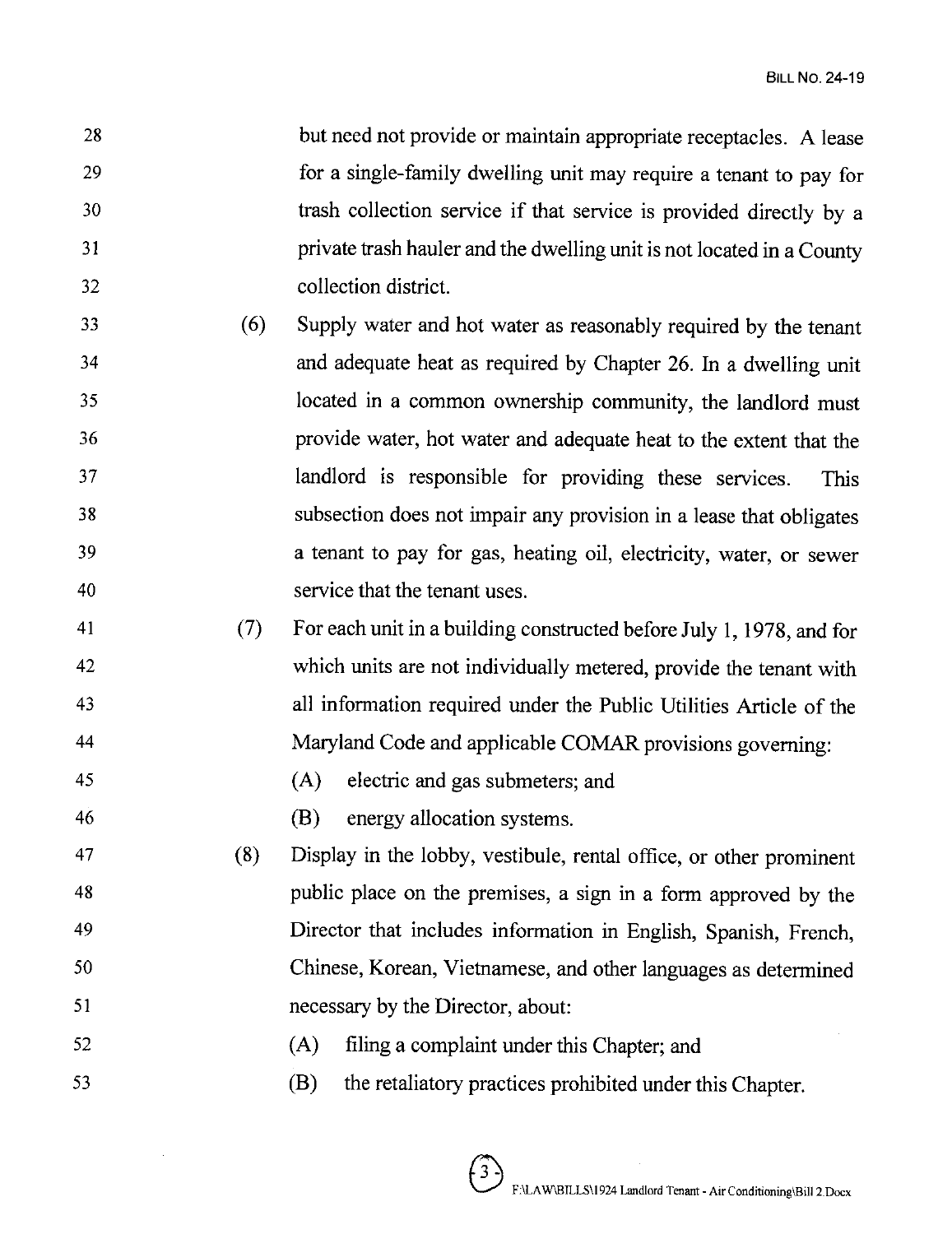| 54 |     | (9)      | Supply and maintain air conditioning service either through                 |  |  |  |  |
|----|-----|----------|-----------------------------------------------------------------------------|--|--|--|--|
| 55 |     |          | individual air conditioning units or a central air conditioning             |  |  |  |  |
| 56 |     |          | system in a safe and good working condition so that it provides an          |  |  |  |  |
| 57 |     |          | inside temperature of eighty degrees Fahrenheit (80° F.) or less            |  |  |  |  |
| 58 |     |          | between May 1 and September 30. This subsection does not                    |  |  |  |  |
| 59 |     |          | impair any provision in a lease that obligates a tenant to pay for          |  |  |  |  |
| 60 |     |          | gas or electricity that the tenant uses.                                    |  |  |  |  |
| 61 | (b) |          | If the duty imposed by subsection $(a)(1)$ is incompatible with, or greater |  |  |  |  |
| 62 |     |          | than, a duty imposed by any other part of this Section, subsection $(a)(1)$ |  |  |  |  |
| 63 |     | governs. |                                                                             |  |  |  |  |

64 (c) Subsections (a)(2) and (a)(5) do not apply to a dwelling unit located in a 65 condominium or cooperative housing structure.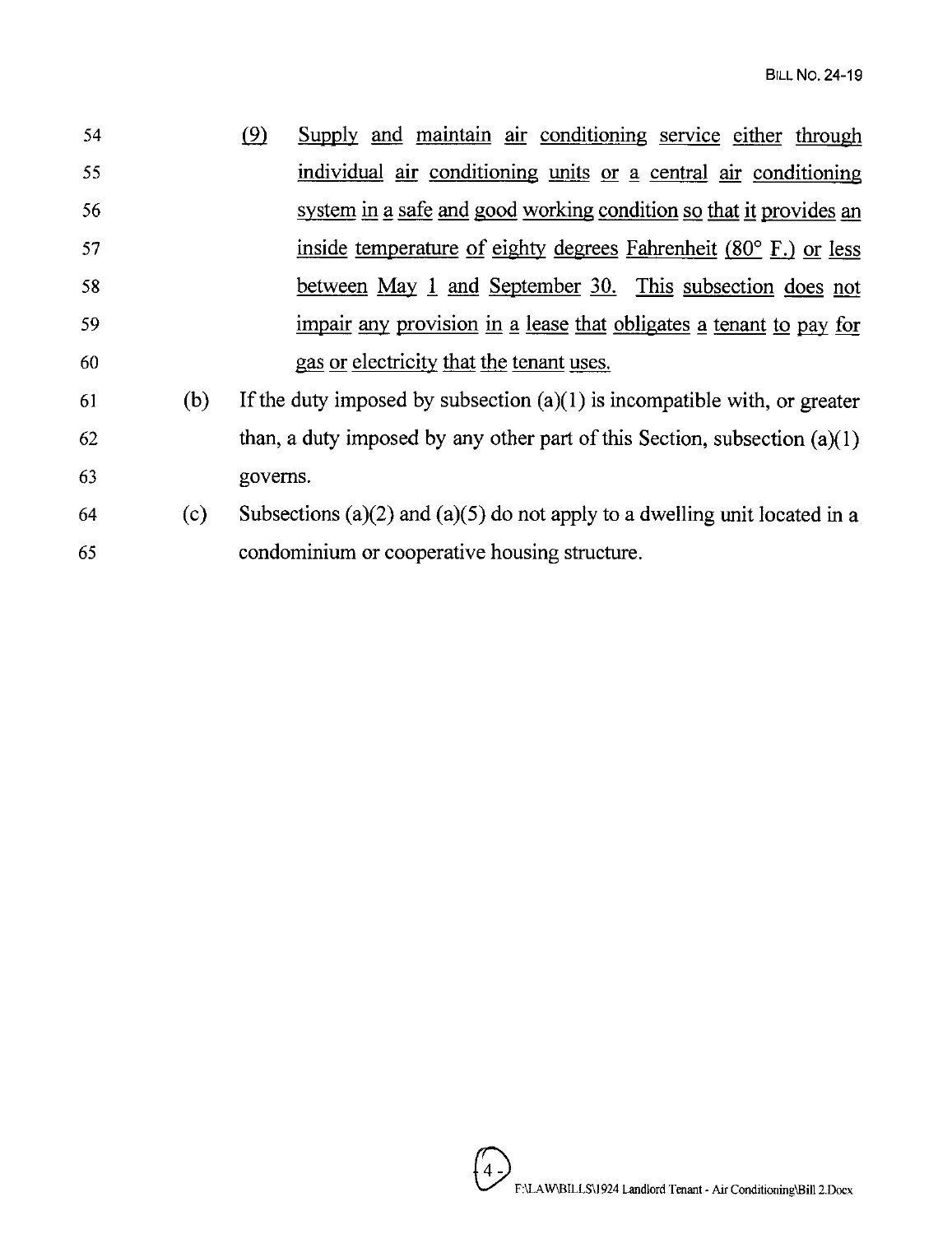# **LEGISLATIVE REQUEST REPORT**

# Bill 24-19

# *Landlord-Tenant Relations* - *Obligations of Landlord-Air Conditioning*

| <b>DESCRIPTION:</b>                                        | Bill 24-19, Landlord-Tenant Relations - Obligations of Landlord -<br>Air Conditioning would amend Section 29-30 of the Code to require<br>a landlord to provide and maintain a certain level of air conditioning<br>service between May 1 and September 1. |
|------------------------------------------------------------|------------------------------------------------------------------------------------------------------------------------------------------------------------------------------------------------------------------------------------------------------------|
| <b>PROBLEM:</b>                                            | The County Code does not currently require a landlord to supply or<br>maintain air conditioning service.                                                                                                                                                   |
| <b>GOALS AND</b><br><b>OBJECTIVES:</b>                     | To require a landlord to supply and maintain air conditioning service<br>for rental housing located in the County.                                                                                                                                         |
|                                                            | <b>COORDINATION:</b> Department of Housing and Community Affairs                                                                                                                                                                                           |
| <b>FISCAL IMPACT:</b>                                      | <b>OMB</b>                                                                                                                                                                                                                                                 |
| <b>ECONOMIC</b><br><b>IMPACT:</b>                          | Finance                                                                                                                                                                                                                                                    |
| <b>EVALUATION:</b>                                         | To be done.                                                                                                                                                                                                                                                |
| <b>EXPERIENCE</b><br><b>ELSEWHERE:</b>                     | To be researched.                                                                                                                                                                                                                                          |
| <b>SOURCE OF</b><br><b>INFORMATION:</b>                    | Christine M.H. Wellons, Legislative Attorney                                                                                                                                                                                                               |
| <b>APPLICATION</b><br>WITHIN<br><b>MUNICIPALITIES: N/A</b> |                                                                                                                                                                                                                                                            |

**PENALTIES:** Under Code Section 29-8, a violation of Chapter 29 is a Class A violation.

**F:\LA W\BILLS\1924 Landlord Tenant - Air Conditioning\LRR.Docx**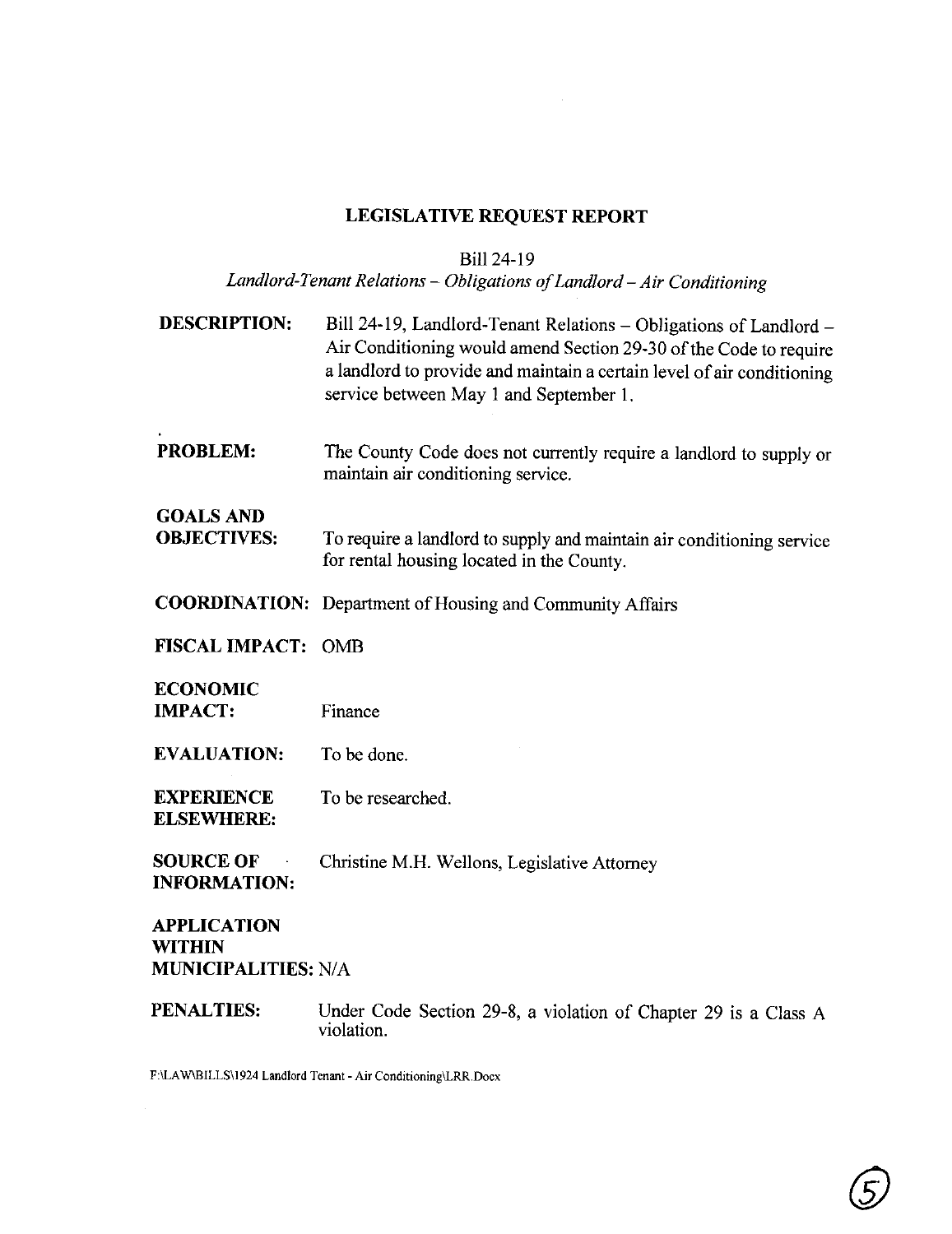

#### OFFICE Of MANAGEMENT AND BUDGET

Marc Elrich *County Executive*  Richard S. Madaleno *Director* 

#### MEMORANDUM

### August 16, 2019

| $\cdot$ TO: | Nancy Navarro, President, County Council                                                                                                 |
|-------------|------------------------------------------------------------------------------------------------------------------------------------------|
| FROM:       | Richard S. Madaleno, Director, Office of Management and Budget and Michael Coveyou, Acting Director, Department of Finance Muchulf Creep |
| SUBJECT:    | FEIS for Bill 24-19, Landlord-Tenant Relations - Obligations of Landlord -<br>Air Conditioning                                           |

Please find attached the Fiscal and Economic Impact Statements for the above-referenced legislation.

RSM:cm

cc: Andrew Kleine, Chief Administrative Officer Fariba Kassiri, Deputy Chief Administrative Officer Debbie Spielberg, Special Assistant to the County Executive Dale Tibbitts, Special Assistant to the County Executive Lisa Austin, Office of the County Executive Barry Hudson, Director, Public Information Office David Platt, Department of Finance Dennis Hetman, Department of Finance Monika Coble, Office of Management and Budget Chrissy Mireles, Office of Management and Budget Pofen Salem, Office of Management and Budget

> Office of the Director<br>101 Monroe Street, 14th Floor • Rockville, Maryland 20850 • 240-777-2800 **www.montgomerycountymd.gov/omb**

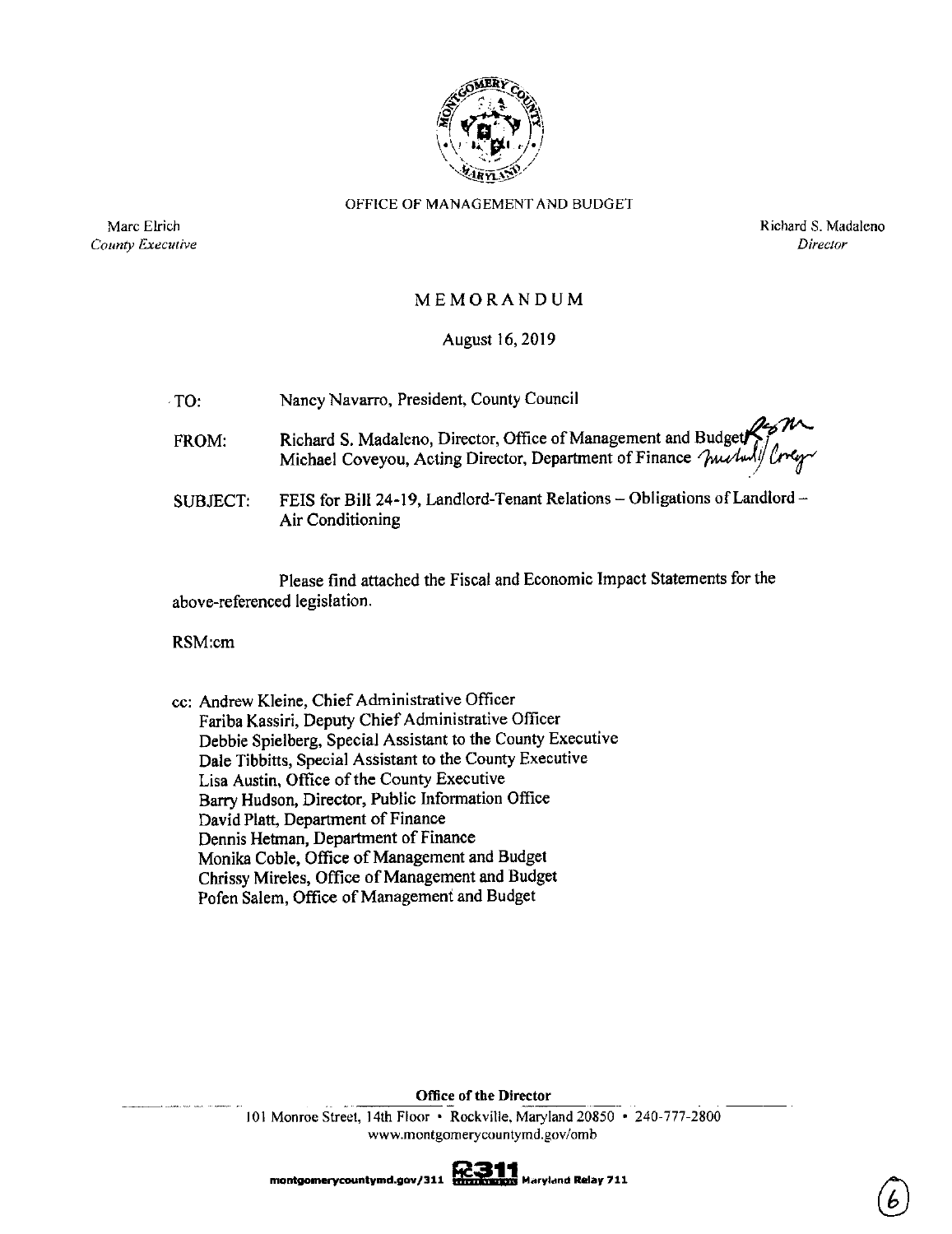#### **Fiscal Impact Statement**

## **Bill 24-19, Landlord-Tenant Relations-Obligations of the Landlord-Air Conditioning**

**1. Legislative Summary** 

Bill 24-19 would require a landlord to provide and maintain air conditioning service for rental housing located in the County during certain months and establish standards for air conditioning service provided by a landlord.

## **2. An estimate of changes** in **County revenues and expenditures regardless of whether the revenues or expenditures are assumed** in **the recommended or approved budget. Includes source of information, assumptions, and methodologies used.**

Bill 24-19 will not impact County expenditures or revenue.

Currently, a landlord is not required to provide air conditioning; however, if a landlord does provide air conditioning, it must be in working condition. Adoption of Bill 24-19 will require Housing Code Inspectors to add one more system to its inspection list and protocol, and it is expected to have minimal impact on DHCA's operations.

**3. Revenue and expenditure estimates covering at least the next 6 fiscal years.** 

See Question #2, Bill 24-19 does not impact expenditures or revenue.

4. An actuarial analysis through the entire amortization period for each bill that would affect retiree pension or group insurance costs.

Not applicable.

- 5. An estimate of expenditures related to County's information technology (IT) **systems, including Enterprise Resource Planning (ERP) systems.**  Not applicable.
- **6. Later actions that may affect future revenue and expenditures if the bill authorizes future spending.**

Not applicable, Bill 24-19 does not authorize future spending.

- **7. An estimate of the staff time needed to implement the bill.**  Bill 24-19 does not impact staff time.
- **8. An explanation of how the addition of new staff responsibilities would affect other duties.**

Not applicable.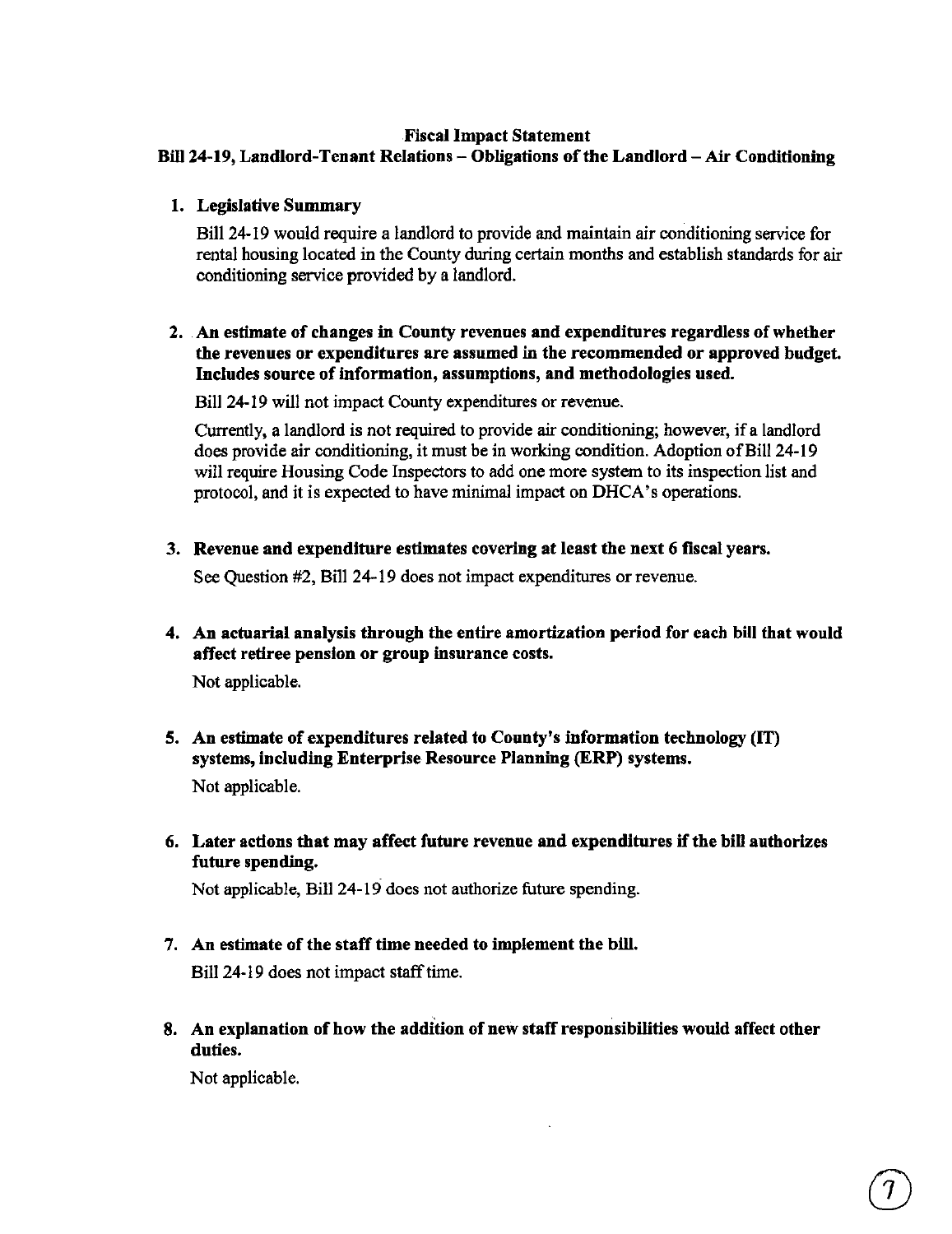- **9. An estimate of costs when an additional appropriation is needed.**  No additional appropriation is needed to implement Bill 24-19.
- **10. A description of any variable that could affect revenue and cost estimates.**  See Question #2.
- **11. Ranges of revenue or expenditures that are uncertain or difficult to project.**  Not applicable.
- 12. If **a bill is likely to have no fiscal impact, why that is the case.**  Not applicable.
- **13. Other fiscal impacts or comments.**  Not applicable.
- **14. The following contributed to and concurred with this analysis:**  Tim Goetzinger, Department of Housing and Community Affairs Chris Anderson, Department of Housing and Community Affairs Dan McHugh, Department of Housing and Community Affairs Pofen Salem, Office of Department Management and Budget

*/f#fkt1cl/tf dc,,? le ,C* 

Richard S. Madaleno, Jr., Director Office of Management and Budget

 $\frac{8}{4}$ 

 $\ddot{\phantom{a}}$